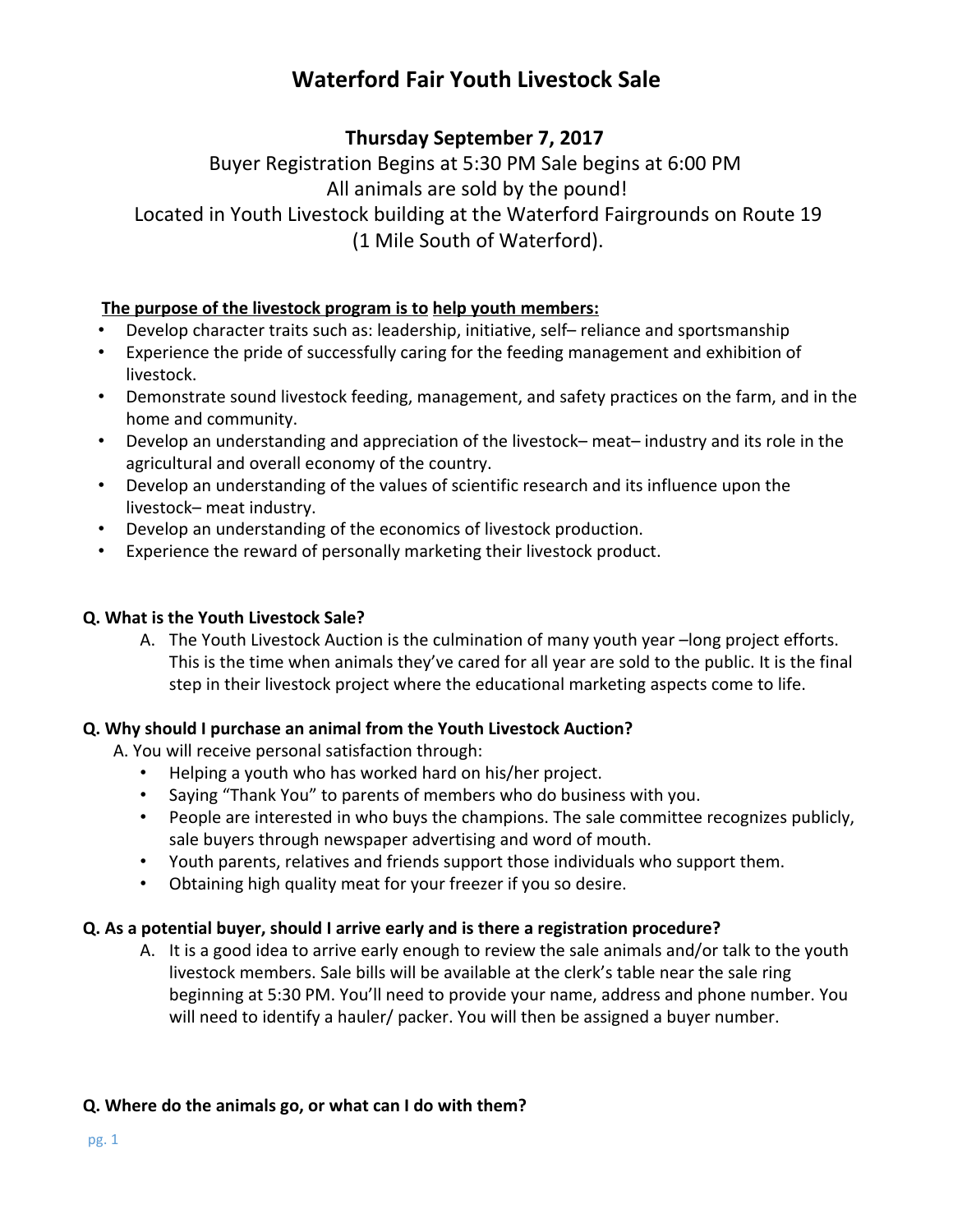# **Waterford Fair Youth Livestock Sale**

#### A. There are several options for you:

- You may take the animal home on Sunday morning between 7:00 and 10:00, and slaughter it yourself.
- **There will be processors available who will take the animal and prepare them for your freezer. There will be processing costs. \***
- Have a company pig roast or family reunion.
- Donate to a food bank.
	- \* There is a processor list in the catalog.

#### **Q. How do I pay for my animal?**

A. You may pay by cash or check. Checks are to be made payable to Waterford Fair.

#### **Q. What if I cannot attend but wish to purchase an animal?**

A. Absentee bidding is becoming more common as our busy lives take us in so many directions. You may have a friend or someone else represent you at the Sale. You would authorize them to bid up to a designated amount for you.

#### **Q. What is the sale order?**

A. The sale order will be: Market Goats, Lambs, Hogs, Steers then Resale Animals.

#### **Q. What is a Charity Animal?**

A. These are animals that someone has donated and an Erie County 4-H club has been selected to raise. The animal will be sold for a specific charity that is named in the catalog. The money raised and the animal goes to that specific charity.

#### **Q. How can I support the youth if I do not have the finances to purchase an animal?**

A. There are several options for people to support the youth.

- Two or more people can agree to pool their money to purchase an animal.
- Animal re– sales are done at the end of the sale. These are animals that have been donated back by the original purchaser. Sometimes the costs of these animals is less.

#### **Q. Is my purchase tax deductible?**

A. There are several factors that must be taken into account to answer this question. It is best to speak with a person experienced in tax deductions. The IRS has set guidelines as to the amount that may be deducted. When you purchase at the Livestock Sale all but small commission goes directly to the individual seller.

#### **Q. What is the 'Scholarship" Lamb?**

A. Each year an Erie county 4-H member is chosen by application to raise a lamb that is auctioned at the sale with the money going to the 4-H scholarship fund. This animal is donated by a local farmer and raised by the member until fair time. The scholarship money is awarded each year to Erie County 4-H members who qualify.